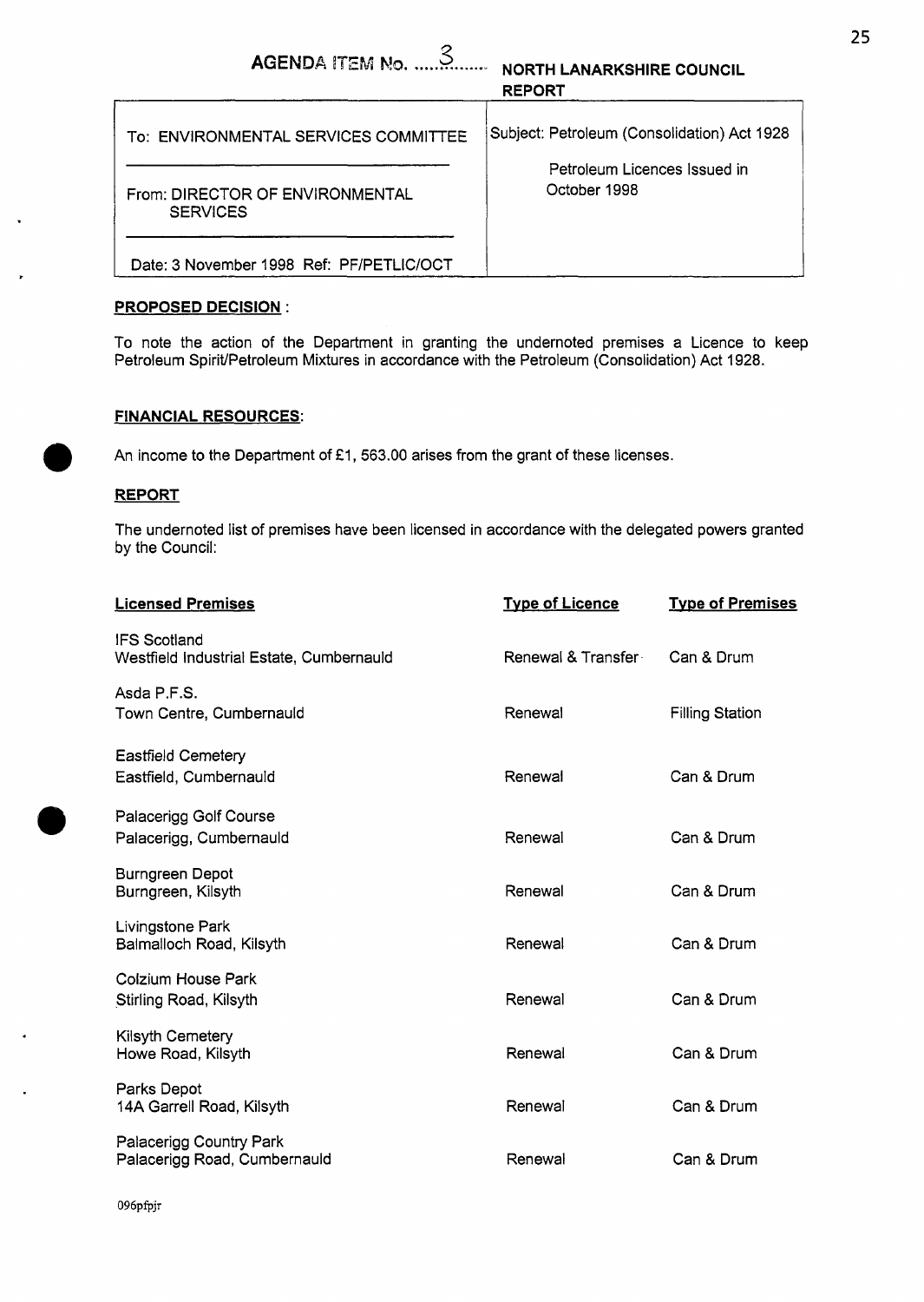| <b>Dullatur Golf Club</b><br>1A Glen Douglas Drive, Craigmarloch           | Renewal      | Can & Drum             |
|----------------------------------------------------------------------------|--------------|------------------------|
| Crow Wood Golf Course<br>Cumbernauld Road, Muirhead                        | Renewal      | Can & Drum             |
| Ellis & Everard<br>Lenziemill Industrial Estate, Cumbernauld               | Renewal      | Can & Drum             |
| Gatoc Ltd.<br>Lenziemili Estate, Cumbernauld                               | Renewal      | Can & Drum             |
| J.B. Stevenson (Cumbernauld)<br>9 Giencryan Road, Cumbernauld              | Renewal      | Can & Drum             |
| Kroma Printing Inks Ltd.<br>Blairlinn Industrial Estate, Cumbernauld       | Renewal      | Can & Drum             |
| Mizuno Corp. (UK)<br>3 Grayshill Road, Cumbernauld                         | Renewal      | Can & Drum             |
| Shell Duncansfield<br>Glasgow Road, Kilsyth                                | Renewal      | <b>Filling Station</b> |
| <b>Environmental Services Depot</b><br>7 Blairlinn Road, Cumbernauld       | Cancellation | <b>Filling Station</b> |
| <b>Technical Photo Systems</b><br>Napier Road, Wardpark North, Cumbernauld | Renewal      | Can & Drum             |
| Tenma (UK) Ltd.<br>7 Orchardton Road, Cumbernauld                          | Renewal      | Can & Drum             |
| <b>Traditional Weatherwear</b><br>10A Greens Road, Cumbernauld             | Renewal      | Can & Drum             |
| Shell Old Inns<br>A80 Castlecarry Road, Cumbernauld                        | Renewal      | <b>Filling Station</b> |
| Westerwood Golf Club<br>1 St Andrews Drive, Cumbernauld                    | Renewal      | Can & Drum             |
| Wilson & Garden Ltd.<br>17 Newton Street, Kilsyth                          | Renewal      | Can & Drum             |
| <b>Braeside Garage</b><br>222 Cumbernauld Road, Muirhead                   | Renewal      | <b>Filling Station</b> |
| <b>Coshneuk Nursery</b><br>Coshneuk Road, Millerston                       | Renewal      | Can & Drum             |
| <b>Bedlay Cemetery</b><br>Cumbernauld Road, Chryston                       | Renewal      | Can & Drum             |
| Burnett & Co.<br>Cumbernauld Road, Cumbernauld                             | Renewal      | Can & Drum             |
| <b>Auld Cross Service Station</b><br>High Street, Airdrie                  | Transfer     | <b>Filling Station</b> |
| <b>Hollandhurst Garage</b><br>Hollandhurst Road, Coatbridge                | Renewal      | <b>Filling Station</b> |
|                                                                            |              |                        |

 $\ddot{\phantom{0}}$ 

 $\ddot{\phantom{a}}$ 

 $\ddot{\phantom{0}}$ 

 $\mathbb{Z}^2$ 

**26** 

096pfpjr

 $\mathcal{A}^{\mathcal{A}}$